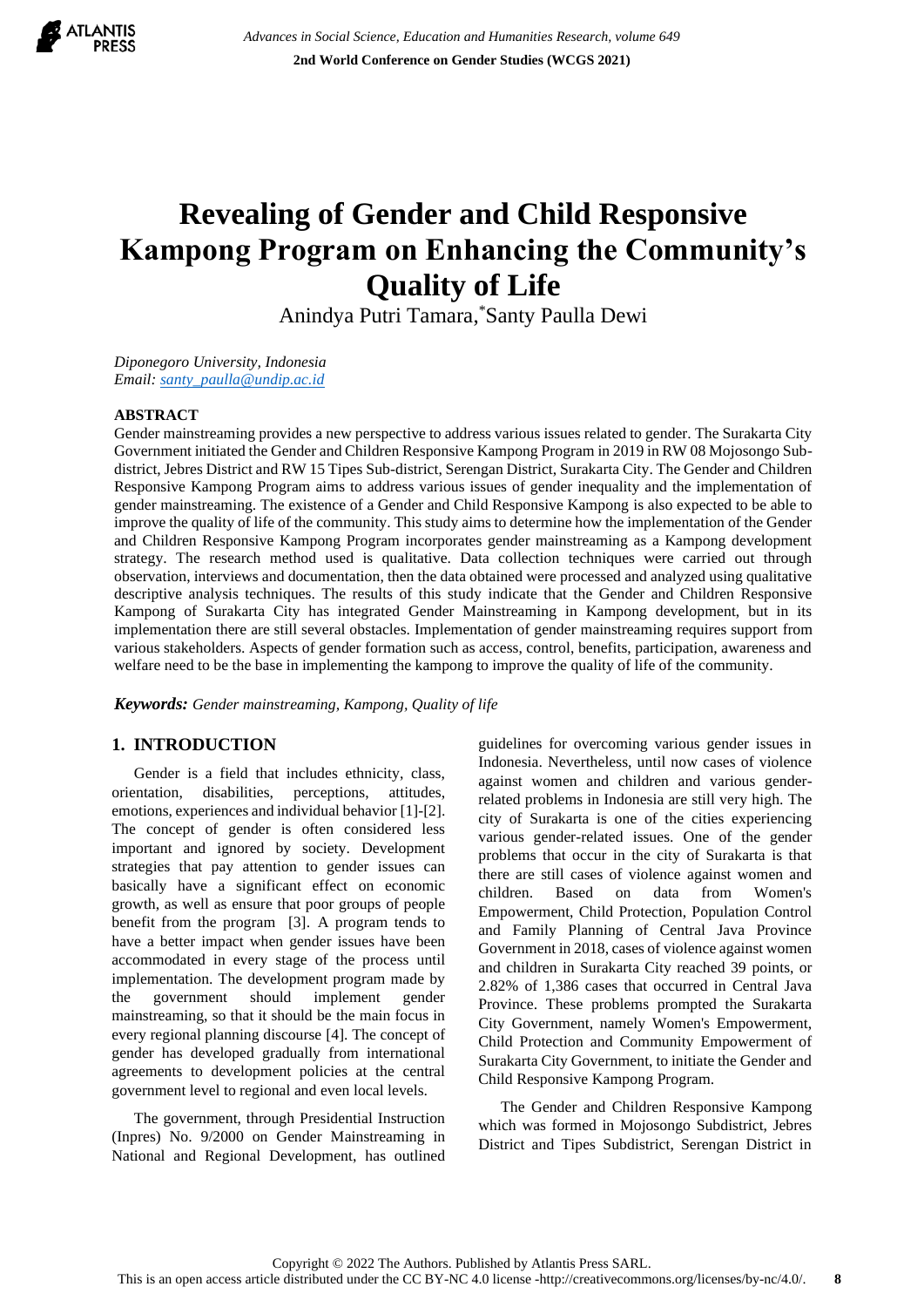2019 aims to be able to overcome various issues and problems related to gender inequality, as well as a form of implementation of gender mainstreaming in urban development management. The two subdistricts were chosen as the pilot project for Gender and Children Responsive Kampong after going through several stages of data collection with predetermined indicators. Gender and Children Responsive Kampong in Surakarta City should be able to accommodate inputs and needs from all levels of society including women, the elderly, children and other marginalized groups. Contributions of all levels of organization are needed in every process of kampong formation [5]. After implementing the program in 2019, local community leaders complained that the participation of the community and the Surakarta City Government was still not optimal in supporting the Surakarta City Gender and Children Responsive Kampong Program to become a sustainable program. Other problems include the lack of activities carried out by gender-responsive community groups that have been formed after the program. The issue raised in this research is how the role of gender in the process of creating a Gender and Children Responsive Kampong in Surakarta City.

### **2. METHOD**

This study uses qualitative research methods to describe the process of establishing a Gender and

Child Responsive Kampong and its effect on improving the quality of life of the community. Data collection was carried out both primary and secondary. In-depth interviews with selected sources using a purposive sampling strategy were conducted to obtain preliminary data. Purposive sampling is used based on the logic of selection with a specific purpose, so that researchers seek general information [6]. The resource persons were determined based on their knowledge and relationship with Gender and Children Responsive Kampong of Surakarta. Secondary data in this study can be taken from the planning document of the Gender and Child Responsive Kampong and other supporting data sourced from the Surakarta City Government and BPS. The data analysis used is descriptive qualitative with stages in the form of data collection then reduction, data presentation and ending with drawing conclusions accompanied by verification [7].

The location of this research is the Gender and Children Responsive Kampong of Surakarta City which is located in two RWs (community association), which is RW 08 Mojosongo Subdistrict, Jebres District, Surakarta City and RW 15 Tipes Subdistrict, Serengan District, Surakarta City. The Surakarta City Government established a Gender and Children Responsive Kampong as a form of commitment from the Surakarta City Government to carry out gender mainstreaming in urban areas.



**Figure 1** Map of Gender and Child Responsive Kampong of Surakarta

#### **3. RESULTS AND DISCUSSION**

# *3.1 Profile and Implementation The Gender and Children Responsive Kampong of Surakarta City*

The Gender and Children Responsive Kampong Program in Surakarta City is directed to be able to form various community groups that have a gender perspective and can provide benefits to the kampong community. RW 08 Mojosongo Subdistrict, Jebres District, Surakarta City and RW 15 Tipes Subdistrict,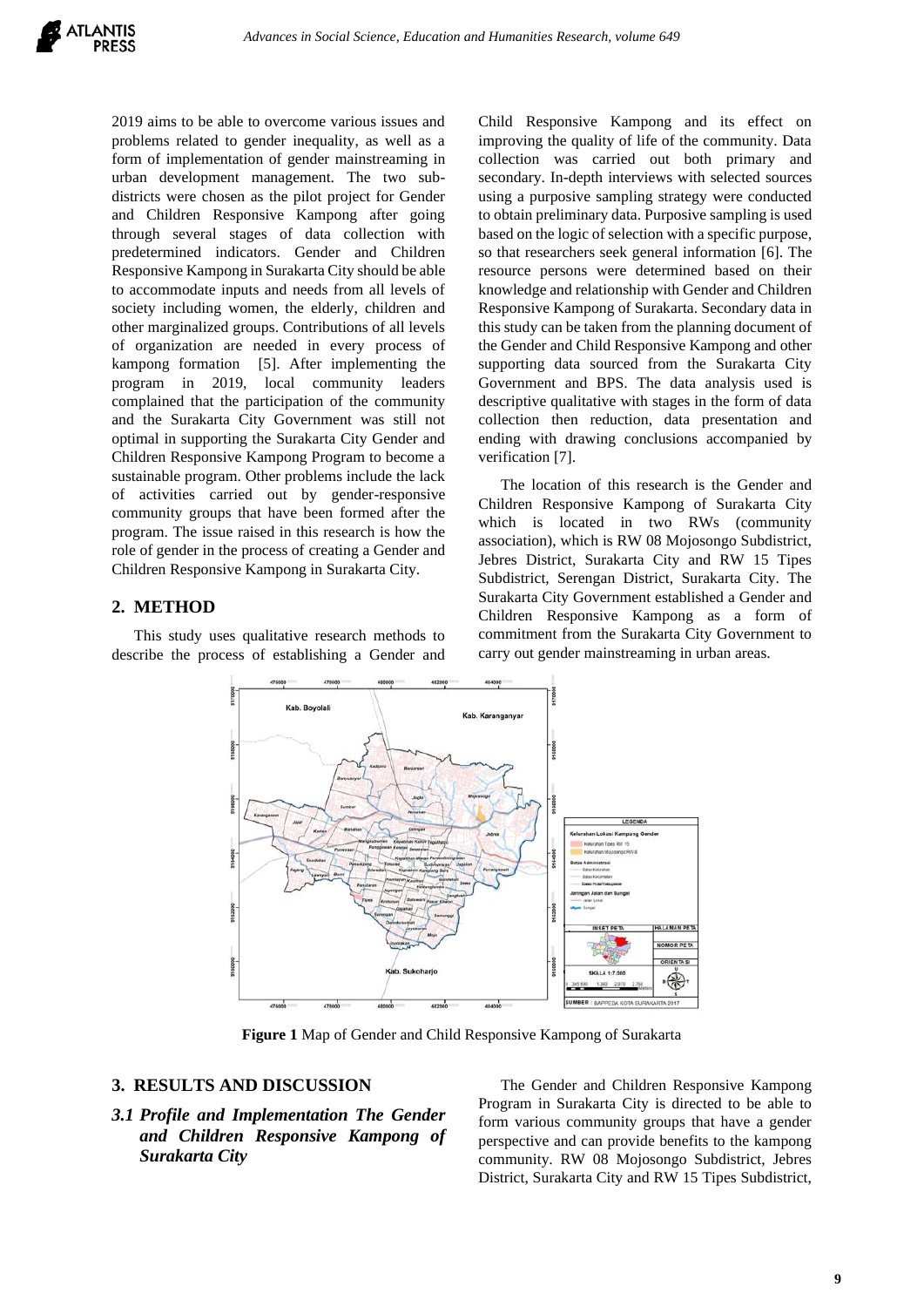

Serengan District, Surakarta City are the two locations designated to receive the Gender and Children Responsive Kampong Program. The embedding of a 'gender' as toponym in the two Kampong is undoubtedly related to the implementation of development planning programs that use a gender mainstreaming approach to address the issue of gender inequality in the region. The two kampong are expected to become embryos for the formation of kampong that are responsive to gender issues in the city of Surakarta.

The Gender and Child Responsive Kampong that's formed in two urban locations in Surakarta. To strive for implementing the Gender and Child Responsive Kampong, it is necessary to take steps that must be carried out. These stages include: 1) Area determination survey; 2) Participatory Rural Appraisal (PRA); 3) Focus Group Discussion (FGD); 4) Preparation of Community Work Plans. The stages of establishing a Gender and Child Responsive Kampong are explained in **Figure 2**.



**Figure 2** Stages of Formation of Gender and Child Responsive Kampong Surakarta City

| Table 1. Population The Gender and Children Responsive Kampong Program in Surakarta City, 2020 |  |  |  |
|------------------------------------------------------------------------------------------------|--|--|--|
|------------------------------------------------------------------------------------------------|--|--|--|

| <b>RW 08 Mojosongo Subdistrict,</b><br>Jebres District, Surakarta City |     |              | <b>RW 15 Tipes Subdistrict,</b><br>Serengan District, Surakarta City |     |              |
|------------------------------------------------------------------------|-----|--------------|----------------------------------------------------------------------|-----|--------------|
| <b>Population</b>                                                      |     |              |                                                                      |     |              |
| Woman                                                                  | Man | <b>Total</b> | Woman                                                                | Man | Total        |
| 965                                                                    | 982 | 1947         | 610                                                                  | 557 | 1158         |
| Families (KK)                                                          |     |              |                                                                      |     |              |
| Woman                                                                  | Man | <b>Total</b> | Woman                                                                | Man | <b>Total</b> |
| 96                                                                     | 518 | 614          |                                                                      |     |              |

Most of the families (KK) in RW 08 Mojosongo Subdistrict, Jebres District, Surakarta City are male. According to data from the Population and Civil Registration Government of Surakarta City in 2020, there were 1,947 people living in RW 08 Mojosongo Subdistrict, Jebres District, Surakarta City. The male population reached 982 while the female population was only 965. The families (KK) in RW 15, Tipes Subdistrict, Serengan District, Surakarta City get 405 families. Most families (KK) in RW 15, Tipes Subdistrict, Serengan District, Surakarta City are male, namely 311 families, while women only reach 94 families. In 2020, there were 1,158 residents living in RW 15, Tipes Subdistrict, Serengan District, Surakarta City. The male population is 557 people, less than the female population which has reached 610 people.

The economic conditions of the people in the Gender and Child Responsive Kampong of Surakarta City have similar characteristics, where most of the people in the two kampong make a living in the informal/other sector reaching more than 40%. The features of the existing livelihoods in each of these kampong have the potential to develop community groups which are expected to improve the regional economy. The regional economic development in RW 08 Mojosongo Subdistrict, Jebres District, Surakarta City was then directed to the agricultural sector by forming a Women's Farmer's Group, besides that, soap making training was also held. Regional economic development in RW 15, Tipes Kampong, Serengan District, Surakarta City is directed at waste recycling.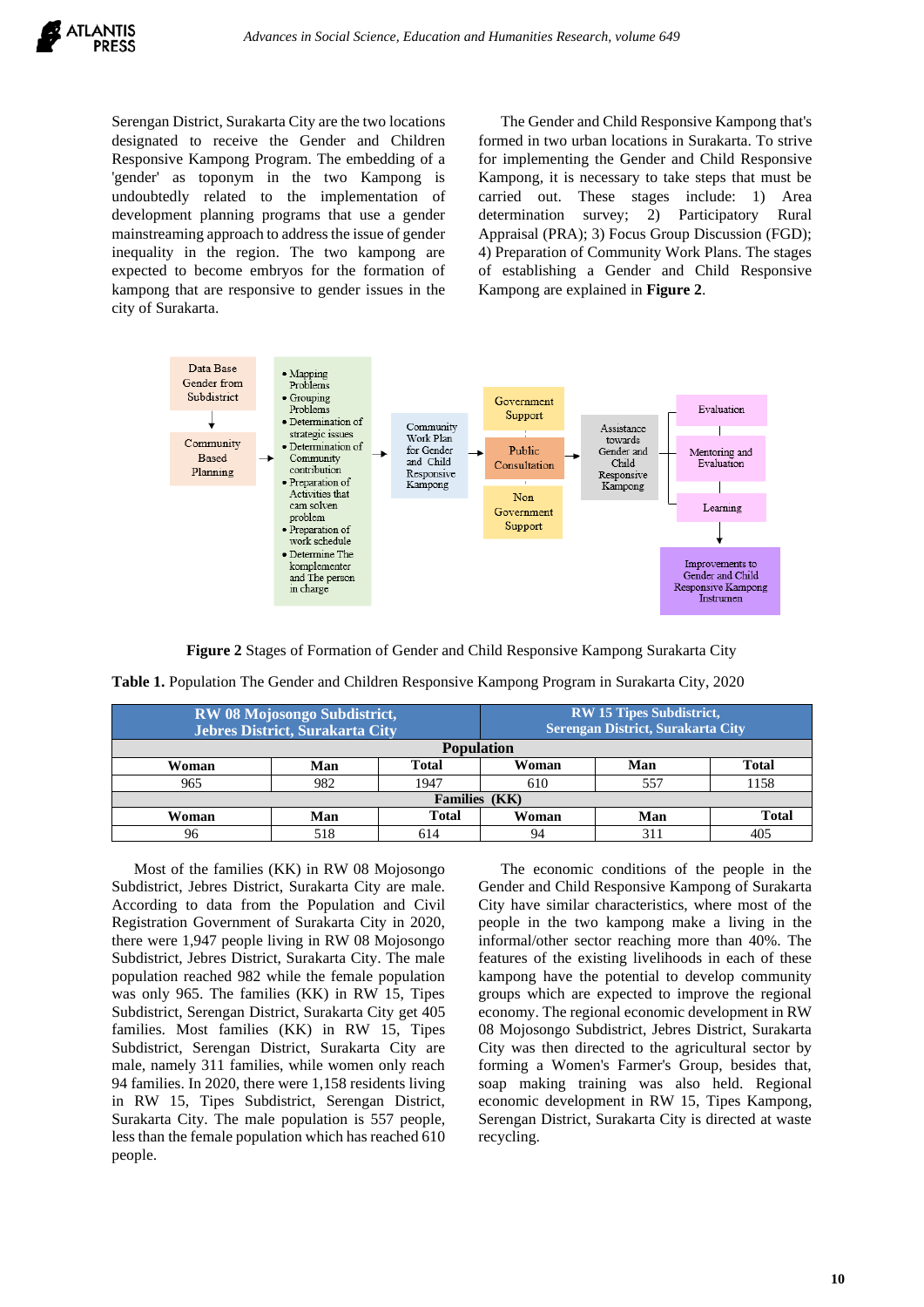

**Figure 3** Regional Economic Development Training in Gender and Child Responsive Kampong Surakarta City

The condition of facilities and infrastructure in the two locations of the Gender and Children Responsive Kampong of Surakarta City is good. The state of the environmental roads in RW 08 Mojosongo Subdistrict, Jebres District, Surakarta City shows that there are still some damaged roads in RT 02 to RT 07. The damage includes potholes and the absence of pavement using concrete. Sanitation conditions are pretty good, but there are still households that still use flatulence in RT 03 and there are still people who defecate in RT 01. The majority of clean water conditions use wells and PDAMs, but in RT 03 well

water is reported to have been polluted to a depth of 50 meters. The drainage conditions in RW 08 Mojosongo Subdistrict, Jebres District, Surakarta City are pretty good although there is still some damage at several locations. If it is reviewed based on the completeness of the facilities in RW 08, Mojosongo Subdistrict, Jebres District, Surakarta City, it is currently quite good, because in RT 01 there is already a communal IPAL. In addition, there are religious facilities such as churches and prayer rooms, as well as educational facilities in the form of elementary schools and health facilities such as pharmacies.



**Figure 4** Map of the Physical Condition of the Gender and Child Responsive Kampong Environment in RW 08 Mojosongo Subdistrict, Jebres District, Surakarta City

The physical condition of the environment in RW 15, Tipes Subdistrict, Serengan District, Surakarta City will be reviewed based on sanitation, drainage, talut and existing facilities in this location. As for the sanitation conditions in RW 15, Tipes Subdistrict, Serengan District, Surakarta City, there are still some houses that do not have a septic tank, so there are some people who defecate openly. This location also does not have a communal IPAL as in RW 08 Mojosongo Subdistrict, Jebres District, Surakarta City. There is still poor drainage in RT 01 and RT 02, as well as several taluts in RT 02, RT 03, and RT 05, which are still too low, causing this location to be vulnerable to flooding.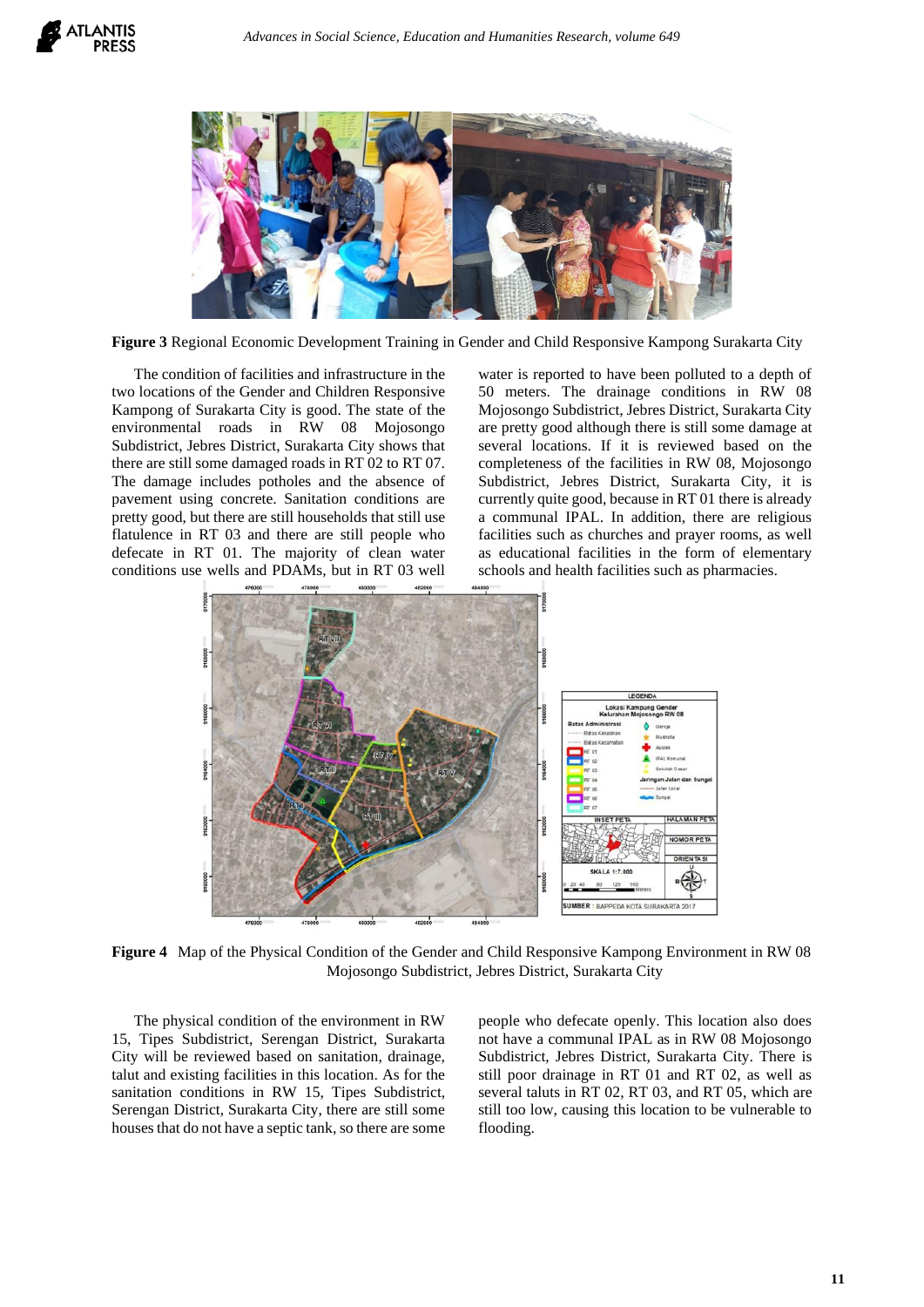

**Figure 5** Map of the Physical Condition of the Gender and Child Responsive Kampong Environment in RW 15, Types Subdistrict, Serengan District, Surakarta City

# *3.2 The Gender and Children Responsive Kampong of Surakarta City on Enhancing the Community's Quality of Life*

The Gender and Children Responsive Kampong Program is a regional development program that implements gender mainstreaming. The purpose of the Gender and Children Responsive Kampong Program is an area that has communities that interact, respect, maintain dignity, love and strengthen each other to achieve gender equality and justice [8]. Through the formation of the kampong, it is hoped that it will help the community and local government carry out family functions that are healthy, harmonious, prosperous, and happy. The assessment indicators for Gender and Child Responsive Kampong refer to the Minister of Women's Empowerment and Child Protection Regulation Number 6 of 2013 concerning the Implementation of Family Development. Several characteristics can describe a Gender and Child Responsive Kampong; these characteristics include: 1) Equality in education; 2) Equality in health; 3) Less conflict in society; 4) Decision making involves the community and the representation of marginalized groups; 5) The deep concern among others; 6) Good tolerance; 7) Mutual respect; 8) Protecting each other; 9) Support and strengthen each other; 10) Supporting facilities and infrastructure; 11) Institutions that strengthen groups in society; 12) Harmonious malefemale relations and family.

The Gender and Children Responsive Kampong Program is a regional development program that implements community empowerment based on gender mainstreaming. This is reflected in the process of community involvement, especially women, children and the elderly at every stage. Through the process of community empowerment based on gender mainstreaming, it is hoped that a Gender and Child Responsive Kampong will be formed according to the needs of all levels of society and the level of community awareness in carrying it out will also be higher. The conditions of gender mainstreaming in the Gender and Child Responsive Kampong of Surakarta City include the number of early marriages that occur, the number of children dropping out of school, the number of divorce cases, the number of domestic violence cases, and the availability of genderresponsive institutions. The following is a description of the condition of gender mainstreaming in Gender and Child Responsive Kampong RW 08 Mojosongo Subdistrict, Jebres District, Surakarta City and RW 15 Tipes Subdistrict, Serengan District, Surakarta City which can be seen in the **Tabel 2.** 

**Table 2.** Conditions of Gender Mainstreaming in Gender and Child Responsive Kampong in Surakarta, 2020

| <b>RW 08 Mojosongo Subdistrict,</b>                            | <b>RW 15 Tipes Subdistrict,</b>                    |
|----------------------------------------------------------------|----------------------------------------------------|
| <b>Jebres District, Surakarta City</b>                         | Serengan District, Surakarta City                  |
| • There is 1 case of underage marriage                         | • There are 2 cases of early marriage in RT $02$   |
| There are 2 cases of school dropouts, 1 case at the elementary | • There are 12 cases of school dropouts, one child |
| school level and 1 case is a child with a disability           | in RT 01 and 11 children in RT 03                  |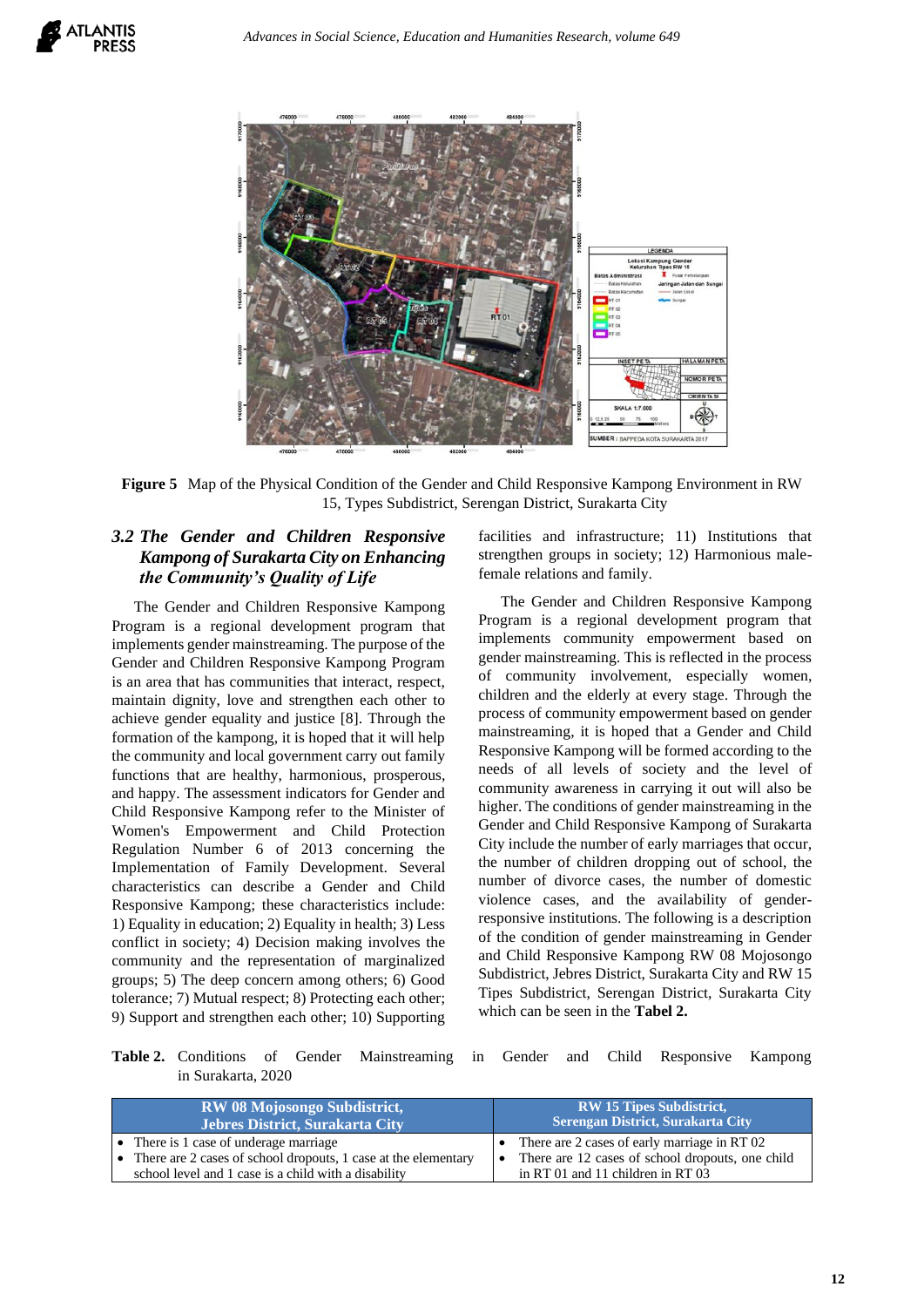| <b>RW 08 Mojosongo Subdistrict,</b>                                                                                                                                                                                                                                                                                                          | <b>RW 15 Tipes Subdistrict,</b>                                                                                                                                                                                                                                                                                                                                                                                                                                                                                                                                                                                                                                               |
|----------------------------------------------------------------------------------------------------------------------------------------------------------------------------------------------------------------------------------------------------------------------------------------------------------------------------------------------|-------------------------------------------------------------------------------------------------------------------------------------------------------------------------------------------------------------------------------------------------------------------------------------------------------------------------------------------------------------------------------------------------------------------------------------------------------------------------------------------------------------------------------------------------------------------------------------------------------------------------------------------------------------------------------|
| <b>Jebres District, Surakarta City</b>                                                                                                                                                                                                                                                                                                       | Serengan District, Surakarta City                                                                                                                                                                                                                                                                                                                                                                                                                                                                                                                                                                                                                                             |
| The high divorce rate in the RW 08 Region<br>Domestic violence and violence against children still occur in<br>RW 08 Wilayah<br>There are still few gender-responsive institutions, that do not<br>have Posyandu for the Elderly, Family Development for the<br>Elderly, Citizens Care for HIV AIDS. Children's Posyandu has<br>been formed. | The high divorce rate in RW 15 area which<br>reached 12 cases, with the following details: RT<br>$01 = 3$ cases; RT $02 = 2$ cases; RT $03 = 3$ cases;<br>RT $04 = 3$ cases; RT $05 = 1$ case<br>There are still cases of domestic violence and<br>violence against children in the RW 15 area, there<br>are 2 cases of domestic violence with the<br>following details: RT $02 = 1$ case and RT $03 = 1$<br>case.<br>There are still few gender-responsive institutions,<br>that do not have Posyandu for the Elderly, Family<br>Development for the Elderly, Citizens Care for<br>HIV AIDS. The Children's Posyandu has been<br>established but the equipment is inadequate |

Based on the results of the mapping before the Gender and Children Responsive Kampong Program was carried out in RW 08 Mojosongo Subdistrict, Jebres District and RW 15, Tipes Subdistrict, Serengan District, Surakarta City, it showed that at both locations routine social activities were held such as community service, RT/RT meetings. RW, PKK and Dawis meetings. Institutional groups located in RW 08 Mojosongo Subdistrict, Jebres District and RW 15 Tipes Subdistrict, Serengan District, Surakarta City include Karang Taruna, LPMK, and Tribina RW groups and there are no groups that can support gender mainstreaming such as fostering elderly families, fostering families of toddlers, female heads of households and others.

After implementing the Gender and Children Responsive Kampong program, each district has formed community groups that can support the implementation of gender mainstreaming. The community groups formed are as follows: Women Farmers Group (KWT), Elderly Posyandu, Toddler Family Development (BKB), Elderly Family Development (BKL), Information and Counseling Center, Youth Organization at RW level (PIK-KRR). In addition to community groups, the implementation of the Surakarta Gender and Children Responsive Kampong Program can increase public understanding of early marriage, domestic violence, reproductive health and other gender issues through socialization.

Various training was also conducted targeting homemakers and female heads of household. The exercise carried out in the Gender and Children Responsive Kampong of Surakarta City included training on soap making and training on the use of the yard. Another routinely carried out after the Gender and Children Responsive Kampong Program in Surakarta City is the Elderly Posyandu. The number of active members who receive posyandu services in both locations has even reached 159 elderly. Although various community groups have been formed after the Gender and Children Responsive Kampong program in these two locations, in their implementation the activities of these community groups are under control due to the COVID-19 pandemic in 2020.

As previously explained, the Gender and Children Responsive Kampong Program in Surakarta City has a Community Work Plan (RKM) as the official planning document. This Community Work Plan (RKM) was prepared based on community input at each Gender and Child Responsive Kampong location in Surakarta City. The results of this Community Work Plan (RKM) can show an increase in the community's quality of life. The more plans that can be implemented, the better the quality of life for the community will be. The following is a Community Work Plan (RKM) for Gender and Child Responsive Kampong in Surakarta City, as shown in Table 3.

**Table 3.** Implementation of the Community Work Plan (RKM) for Gender Responsive Kampong and Children in Surakarta

| <b>Scope of Activities</b>                                             | <b>Location</b>                                              | PIC.                     | <b>Status</b>            |  |  |
|------------------------------------------------------------------------|--------------------------------------------------------------|--------------------------|--------------------------|--|--|
|                                                                        | RW 08 Mojosongo Subdistrict, Jebres District, Surakarta City |                          |                          |  |  |
| Road Construction and<br>Drainage Upgrading                            | RT 2,3,4,5,6, and 7                                          | Perkim, PU,<br>Community | $\overline{\phantom{0}}$ |  |  |
| <b>Sanitation Upgrading</b>                                            | RT1 & 3                                                      | Perkim, PU,<br>Community |                          |  |  |
| Construction of artistic<br>communal water wells<br>(already proposed) | RT3                                                          | Perkim, PU,<br>Community |                          |  |  |
| <b>RTLH Stimulant Assistance</b>                                       | RT 2, 3, 5, 6                                                | Perkim, PU,<br>Community |                          |  |  |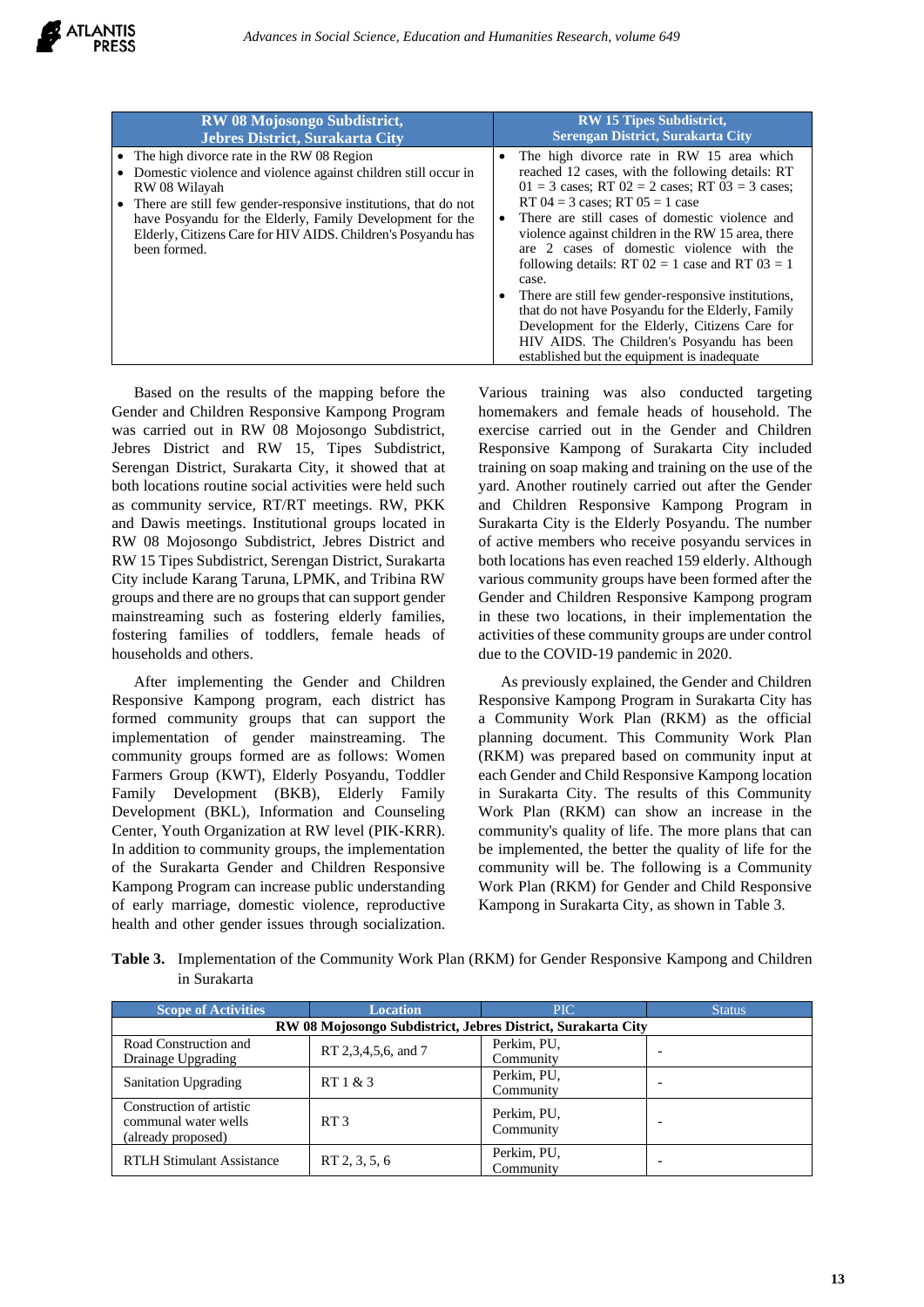

| <b>Scope of Activities</b>                                                                                         | <b>Location</b>                                            | <b>PIC</b>                                                      | <b>Status</b>                                             |
|--------------------------------------------------------------------------------------------------------------------|------------------------------------------------------------|-----------------------------------------------------------------|-----------------------------------------------------------|
| Construction of meeting<br>building, there is land owned<br>by PDAM which can be used<br>for building construction | <b>RW08</b>                                                | PDAM, BPN, Perkim                                               |                                                           |
| Disabled Handling of the<br>disabled and facilitation of<br><b>KIS</b>                                             | <b>RW08</b>                                                | RT Dinsos, DKK, RSJ                                             | $\overline{\phantom{a}}$                                  |
| Formation of farmer groups                                                                                         | <b>RW08</b>                                                | DPA3APM,<br>Community                                           | Implemented                                               |
| Application for catfish<br>livestock assistance                                                                    | <b>RW</b> 08                                               | Dinas Pertanian,<br>LPPSP, Community                            |                                                           |
| PKK Training on making<br>laundry soap                                                                             | <b>RW08</b>                                                | DP3APM, Pekka,<br>LPPSP, Community                              | Implemented                                               |
| <b>Yard Land Utilization</b><br>Training using Polybag<br>System                                                   | <b>RW08</b>                                                | Dinas Pertanian,<br>LPPSP, Community                            | Implemented                                               |
| Formation Elderly Posyandu                                                                                         | <b>RW08</b>                                                | DPA3APM, Dinkes,<br>Community                                   | Implemented                                               |
| Strengthening Posyandu for<br>Elderly                                                                              | <b>RW</b> 08                                               | DPA3APM, Dinkes,<br>Community                                   | Implemented                                               |
| Operationalization of the<br><b>Elderly Posyandu</b>                                                               | <b>RW</b> 08                                               | DPA3APM, Dinkes,<br>Community                                   | Implemented                                               |
| Formation of Family<br>Development for Toddlers                                                                    | <b>RW08</b>                                                | LPPSP, DP3APM,<br>Pokja I, PLKB                                 | Implemented                                               |
| Formation of Elderly Family<br>Development                                                                         | <b>RW08</b>                                                | LPPSP, DP3APM,<br>Pokja I, PLKB                                 | Implemented                                               |
| Strengthening the Family<br>Development                                                                            | <b>RW08</b>                                                | LPPSP, DP3APM,<br><b>PLKB</b>                                   | Implemented                                               |
| <b>Elderly Gymnastics</b><br>Formation of Posyandu for<br>Elderly                                                  | <b>RW08</b>                                                | LPPSP, DP3APM,<br><b>PLKB</b>                                   | Implemented                                               |
| Violence Socialization                                                                                             | <b>RW08</b>                                                | LPPSP, DP3APM, PPT,<br><b>PTPAS</b>                             | Implemented                                               |
| Formation of PPT                                                                                                   | <b>RW08</b>                                                | LPPSP, DP3APM, PPT,<br><b>PTPAS</b>                             | Implemented                                               |
| or the community to access<br><b>SDLB</b>                                                                          | <b>RW08</b>                                                | Dinas Pendidikan,<br>DPA3APM                                    | Implemented                                               |
| <b>Underage Marriage</b><br>Establishment of PIK-KRR                                                               | <b>RW08</b>                                                | Dalduk KB, PIK-KRR,<br>DPA3APM                                  | Implemented                                               |
| Facilitation of filing for<br>marriage isbat trial and court<br>ratification                                       | <b>RW08</b>                                                | LPPSP, Community,<br>DP3APM, Religious<br>Court, District Court | Coordination done, still<br>negotiating with a<br>partner |
|                                                                                                                    | RW 15 Tipes Subdistrict, Serengan District, Surakarta City |                                                                 |                                                           |
| Infrastructure for Drainage<br>Development                                                                         | RT 2,3, and 5                                              | Perkim, PU,<br>Community                                        | $\blacksquare$                                            |
| Sanitation                                                                                                         | RT 2,3, and 5                                              | Perkim, PU,<br>Community                                        | $\overline{\phantom{a}}$                                  |
| <b>Construction of Talut</b>                                                                                       | RT 2,3 and 5                                               | Perkim, PU,<br>Community                                        | $\overline{\phantom{a}}$                                  |
| <b>Elderly Posyandu</b><br><b>Identification of Elderly Post</b><br>Cadres                                         | <b>RW15</b>                                                | DPA3APM, Dinkes,<br>Community                                   | Implemented                                               |
| Establishment of the Elderly<br>Posyandu                                                                           | <b>RW 15</b>                                               | DPA3APM, Dinkes,<br>Community                                   | Implemented                                               |
| The Legality of the Elderly<br>Post (SK)                                                                           | <b>RW 15</b>                                               | DPA3APM, Dinkes,<br>Community                                   | Implemented                                               |
| Build an Elderly Family                                                                                            | <b>RW15</b>                                                | DPA3APM, Dinkes,<br>Community                                   | Implemented                                               |
| Identification of BKL RW 15                                                                                        | <b>RW 15</b>                                               | DPA3APM, Dinkes,<br>Community                                   | Implemented                                               |
| Formation of BKL and<br>Legality of BKL (SK)                                                                       | <b>RW</b> 15                                               | DPA3APM, Dinkes,<br>Community                                   | Implemented                                               |